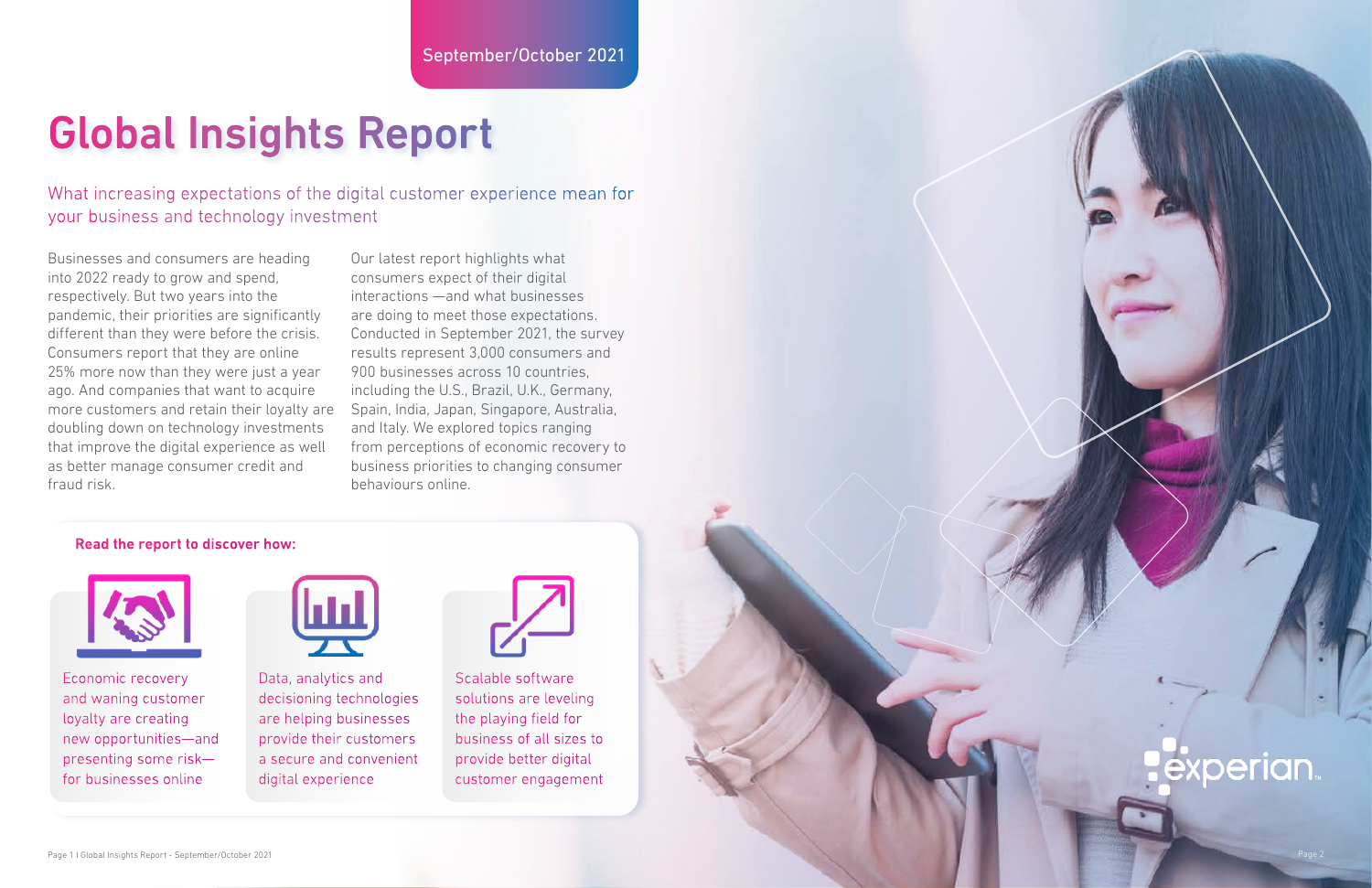



## Economic recovery and waning customer loyalty are creating new opportunities for businesses that meet consumer expectations

Most businesses and consumers are feeling more economically stable now than they were a year ago. As consumers resume spending, online security, privacy and convenience remain paramount – and consumers are seeking out businesses that offer it.



74% **Convenience** 

42% of consumers have increased concern for the safety of their online activities.

47% of consumers say their domestic economy is somewhat to completely recovered from the pandemic, up 8 percentage points from a year ago.



Consumer expectations for secure banking and shopping transactions has also increased since the pandemic.

Loyalty to online businesses is waning as consumers being to spend again.



Only 61% of consumers say they're loyal to businesses they used prior to Covid-19, a decrease of 6 percentage points a year ago.

Consumers rank their priorities online as:





2

3

The optimism is also highest in the U.S. (56%) and lowest in Brazil (28%).

59% of businesses globally say they're mostly or completely recovered from the pandemic. The optimism is highest in the U.S. (97%) and lowest in Brazil (43%).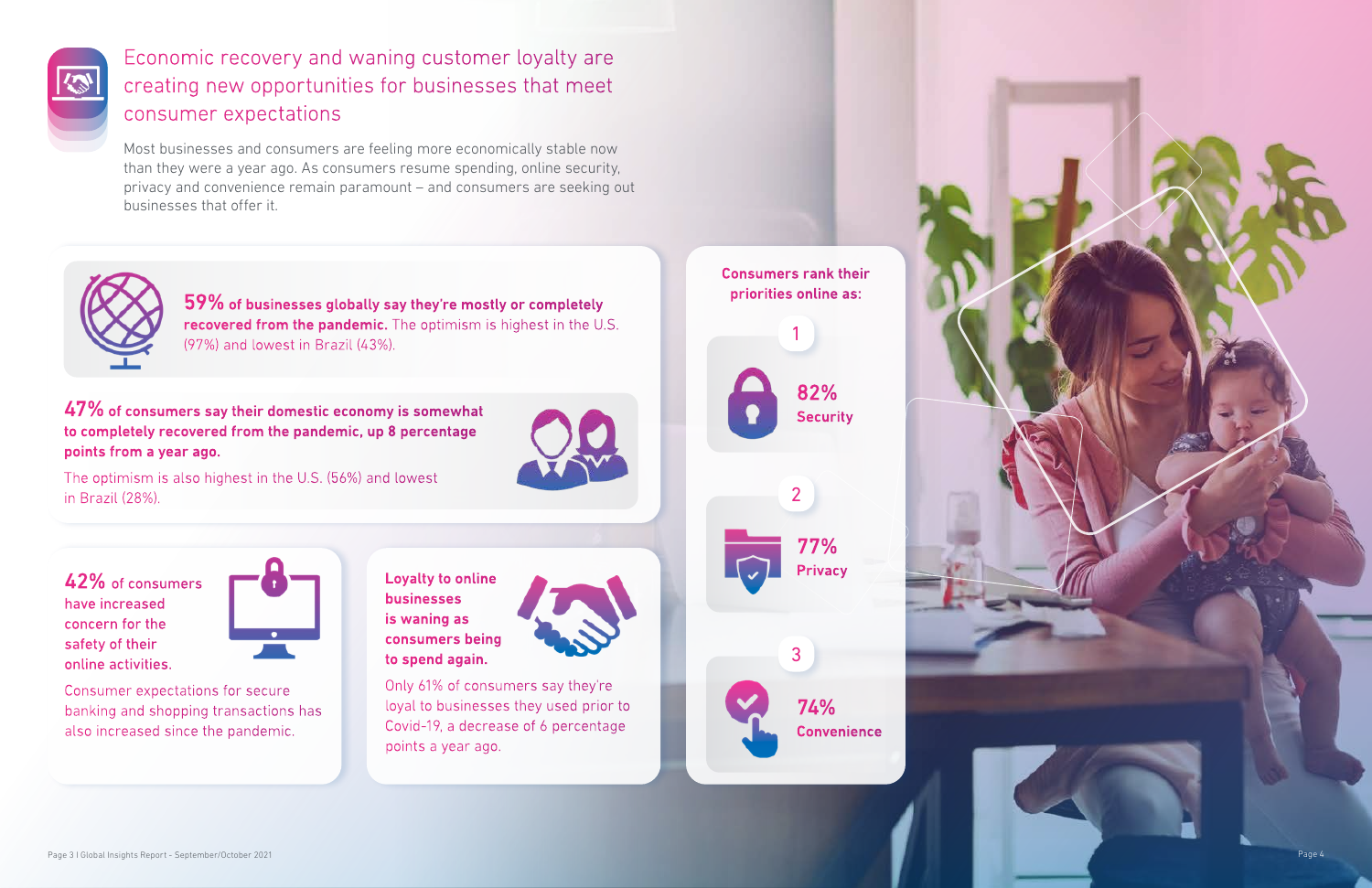



Digital technologies available today are enabling companies to improve credit risk management, fraud prevention, and the customer experience

Customers in this next online era prioritise security, privacy, and convenience. Advanced analytics and digital technologies—powered by artificial intelligence, machine learning and automation—make providing accurate, safe, real-time customer decisions and a frictionless experience increasingly possible.



56% will share their contact information



7 in 10 businesses say they're frequently discussing the use of advanced analytics and AI, to better determine consumer credit risk and collections.

Adoption of artificial intelligence and machine learning continues to grow



AI - 74% up from 69% last year



ML - 73% up from 68% last year

Confidence in AI and cloud-based credit risk decisioning is trending up

Consumers are more likely to share their personal data if it improves their experience



42% will share their personal information



75% of consumers feel the most secure using physical biometrics. One-time pincodes and behavioural biometrics rank second and third, respectively.

in on-demand, cloudbased decisioning Up from 72% a year ago





in advanced analytics and AI Up from 77% a year ago